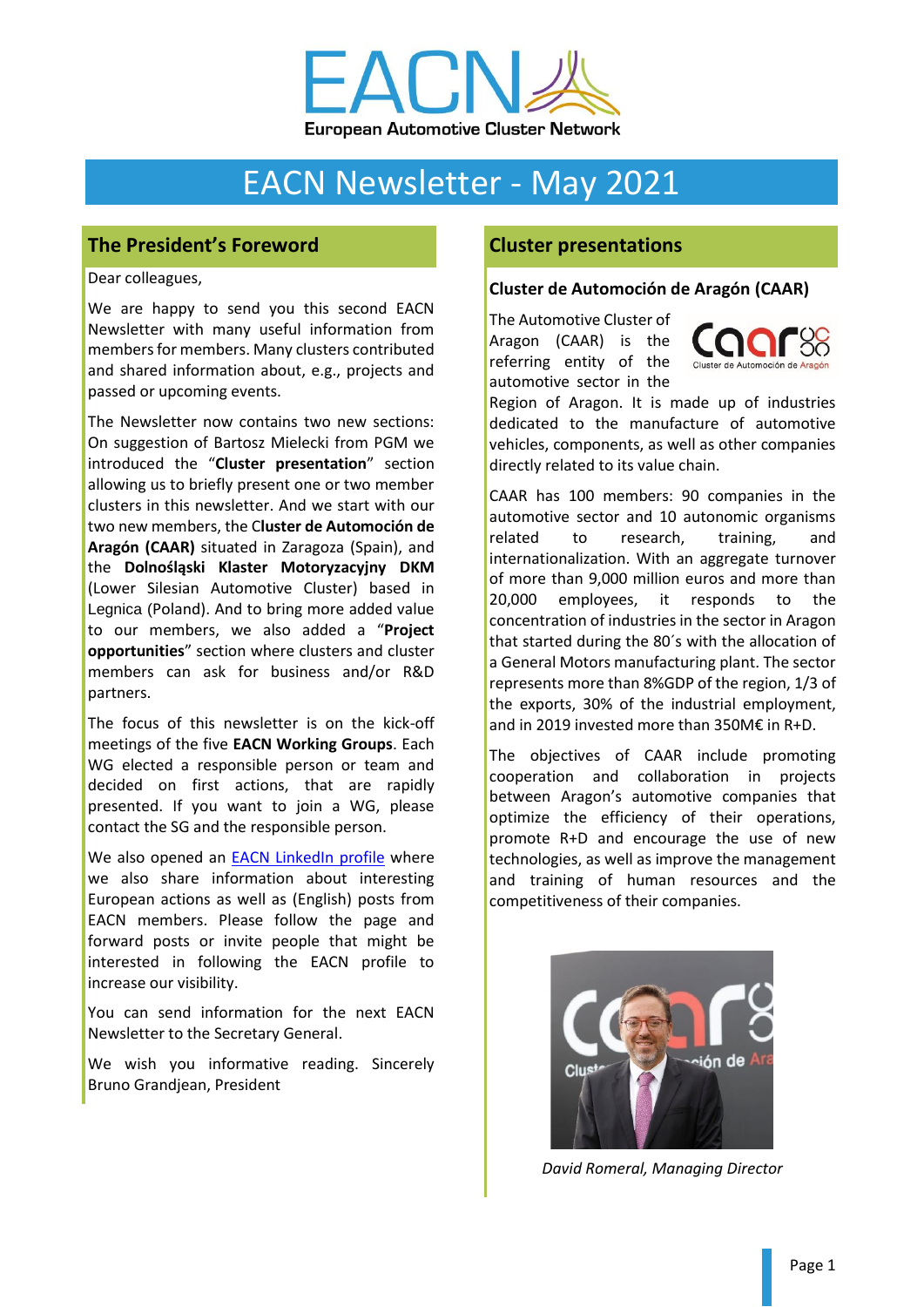

CAAR offers its wide range of services through 4 departments:

- Business Development: promoting our members at domestic and international levels through trade fairs, B2B meetings and trade missions.
- Innovation: improvement of industrial processes through Industry 4.0 and digitalization as well as development of new products for electromobility.
- Training and Human Resources: with our own training program (Caar Academy) we are reducing the gap between the official training offer (university, VET) and the companies' needs.

Subsidies and Grant Management: we look for funding programs (regional, national, and European) that can help our members accelerate their innovation programs.

Contact: **David Romeral**, Managing Director,  $\boxtimes$  [David.Romeral@caaragon.com](mailto:David.Romeral@caaragon.com) [Website](https://caaragon.com/en/caar-en/) | ECCP [Profile](https://clustercollaboration.eu/cluster-organisations/metallkunststoffdialog?pk_vid=49c6e75940f75dba1614067668f3ba98)

#### **Dolnośląski Klaster Motoryzacyjny (Lower Silesian Automotive Cluster, DKM)**

The Lower Silesian Automotive Cluster was established by a consortium agreement on 18.12.2014. The objective



of the creation of the Lower Silesian Automotive Cluster is to increase the innovative potential of companies from the automotive industry operating in the Legnica Special Economic Zone S.A.,



*Adam Zysk, Manager for Lower Silesian Automotive Cluster*

the Wałbrzych Special Economic Zone "INVEST-PARK" and the entire South-Western Poland Region by providing common access to modern technologies, educational base and supporting knowledge, experience, and technology transfer.

As a cluster we offer

- establishing contacts with companies from the automotive industry, universities, and other specialist companies we cooperate with,
- assistance in raising funds for the implementation of projects, obtaining partners for projects,
- creating consortiums of companies for large projects and consortiums of companies and research institutes/universities for R&D projects,
- promotion of the Cluster's offer and the offer of its members,
- free trainings,

Currently DKM structure associates 50 companies and organizations. We invite you to contact us.

Contact: **Adam Zysk**, Managing Director, ⊠ [zysk@lsse.eu](mailto:zysk@lsse.eu) [| Website](https://lsse.eu/opal_portfolio/dolnoslaski-klaster-motoryzacyjny/)

## **Working group results**

In the last two month, all five working groups started their work with a kick-off meeting where a responsible person or team has been chosen as well as first concrete actions.

Clusters that are not participating at any working group yet are invited to contact the SG and the WG responsible.

## **EACN WG I4.0 Meeting (15.03.2021)**

#### Resp.: **Paul Butler**, NEAA

Registered clusters: NextMove, UAC, SA&AM, Mobinov, CEAGA, PGM, NEAA, CIAC, Autoklastr, DKM, CAAR

First planned actions: establish a benchmark of regional and national strategies, agree on a SMEs benchmarking tool, and share best practices from EACN clusters.

Next WG Meeting: To be defined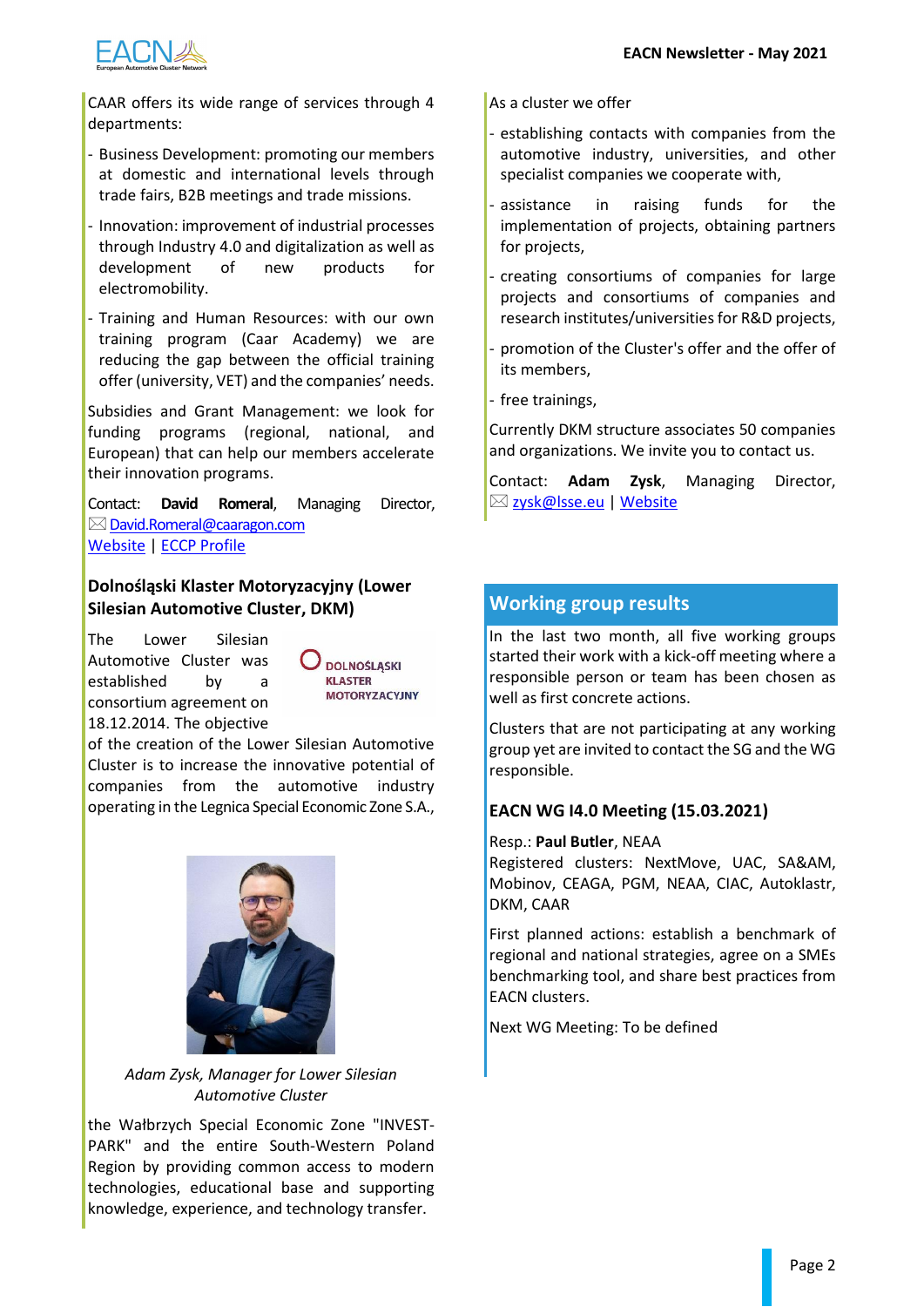

#### **EACN WG SCM Meeting (26.03.2021)**

Resp.: **Patricia Solà**, CEAGA, with support of **Bartosz Mielecki**, PGM

Registered clusters: PGM, PVF, UAS, CEAGA, NEAA, CIAC, AVIA, DKM

First planned actions: collect data on regional initiatives, gather best practices, and share information about companies with interesting supply chain projects. A template is being finalised.

Next WG meeting: 02.06.2021, 10h00 – 12h00 CET

#### **EACN WG Skills & Competencies Meeting**

Resp.: **Patrick Dufour**, WFG Heilbronn

Registered clusters: NextMove, UAS, WFG Heilbronn, SA&AM, PGM, EAA, CAAR, DKM, CARA

First planned actions: Create a template and gather information about existing regional and national initiatives on skills and competencies, and good practices from companies.

Next WG Meeting: 26.05.2021, 10h00 – 12h00 CET

## **EACN WG Mobility Meeting (19.03.2021)**

Resp.: Aleksandar Šaranac

Registered clusters: PGM, UAS, PVF, NextMove, AC Serbia, DKM, CARA

First planned actions: define the "mobility" scope for EACN, set up a process for gathering study/ project results.

Next WG Meeting: 21.05.2021, 10h00 – 12h00 CET

## **EACN WG Clean, Connected and Autonomous Vehicles Meeting (13.04.2021)**

Resp.: **Vincent Le Meau**, NextMove, and **Martin Schunkert**, WFG Heilbronn

Registered clusters: PVF, SA&AM, NextMove, WFG Heilbronn, PGM, NEAA, autoklastr, CARA, Mobinov, DKM, CARA

First planned action: Every cluster prepares an overview of local/regional Hydrogen initiatives/ projects to be presented during the next meeting.

Next WG Meeting: 10.06.2021, 09h00 – 11h00 CET

## **Project corner**

## **Boost4BSO - Boosting CE Business Support Organizations capacities for I4.0 scale up support**

Digitization has a significant impact as a driver of innovation, but also as a threat to



employment in traditional manufacturing. Many Central European manufacturing companies are urgently looking for guidance and support in the transformation towards Industry 4.0.

Digitization remains also a challenge for Business Support Organisations (BSO) that daily work for micro-, small- and medium-sized companies. They crucially need to develop their own competences and create appropriate support offers. The Interreg CE Boost4BSO project targets BSO that want to learn about issues, good practices and tools enabling effective support for SMEs at various levels of Industry 4.0 transformation.

Boost4BSO Project aims at enabling CE BSO to provide effective and efficient support services for local companies in I4.0 transformation. Eight consortium partners, including Silesia Automotive & Advanced Manufacturing, from 6 countries are cooperating in the project.

Boost4BSO combines an innovative systemic approach of co-developing I4.0-related BSO capacities and SME competences for a comprehensive package of BSO support services, adaptable to different levels of SME maturity, and demonstrates a novel downstream mechanism reaching out for wide BSO networks. This should ensure efficiency and effectiveness in BSO covering all key aspects and tools of Industry 4.0. Boost4BSO capitalizes on already developed building methodologies and product/service innovation approaches of the Interreg CE core projects [InnoPeer AVM](https://www.interreg-central.eu/Content.Node/InnoPeerAVM.html) and [Things+.](https://www.interreg-central.eu/Content.Node/THINGS-.html)

Snowball mechanisms: The Boost4BSO project is being implemented in stages. In the first phase, Project Partners built their own abilities and competences based on the instruments and resources they already have and created an innovative BSO competence pack and implementation toolbox. In the second phase, the focus was on creating a mechanism for sustainable downstreaming of knowledge from Project Partner BSOs to further CE BSOs analogous to a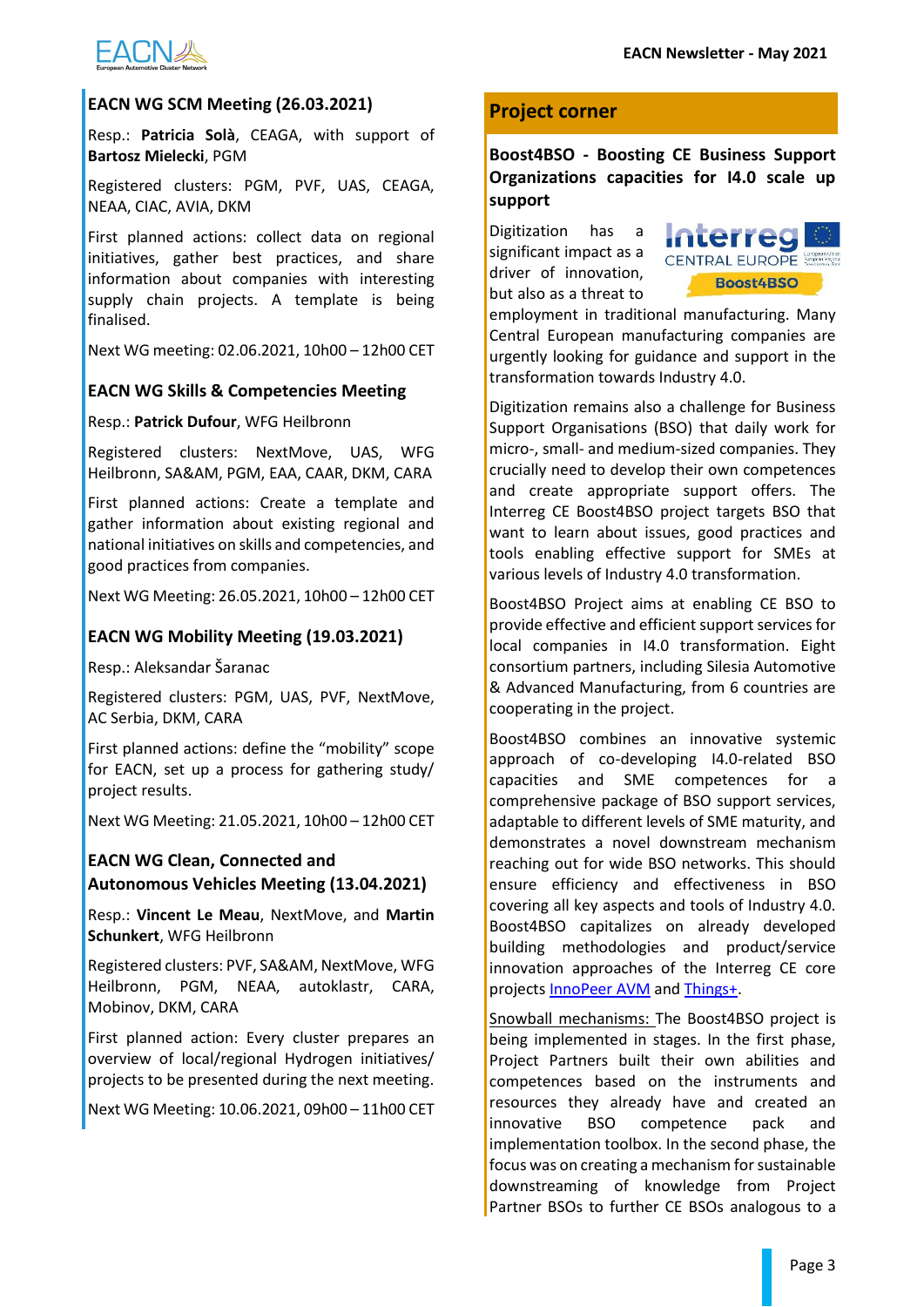

snowball effect. Accordingly, the capacity building programme was first internally piloted, and then, after integrating the learnt lessons, rolled-out to external BSO and further interested intermediaries.

Four online training sessions, which were joined by EACN members such as Polish Automotive Group and Ukrainian Automotive Cluster, covered the following topics:

- I4.0 opportunity assessment
- understanding I4.0 technology implementations
- understanding I4.0 business implementations
- design of I4.0 transformation roadmap

The final stage will be the implementation of pilots with the participation of SMEs. The best BSOs will be awarded. The presented project design allows multiplying and extending the impact of the project and the developed solutions among BSO.

#### About the Boost4BSO Project:

- Project duration: 04/2020-04/2022
- Budget: 972.160 €, co-funding: 793.470 €
- Co-funded by the Interreg Central Europe programme, priority 1: Cooperating on innovation to make CENTRAL EUROPE more competitive.

Contact: **Ewa Dudzic-Widera**, Project Manager,  $\boxtimes$  [edudzic@silesia-automotive.pl](mailto:edudzic@silesia-automotive.pl) [| Project website](https://www.interreg-central.eu/Content.Node/Boost4BSO.html)

## **Podkarpackie Automotive Academy – Innovative Vocational Education**

EACN member East Automotive Alliance (PL) launches the 2nd edition of the Podkarpackie Automotive Academy – Innovative Vocational Education Project. The project was implemented under a co-financing agreement between Podkarpackie Voivodeship, Voivodeship Labor Office Rzeszów, and East Automotive Alliance Association. It runs from May 2021 to September 2022.

The project aims at increasing the employment of vocational schools' graduates by improving the quality of vocational education and diversifying the offer of schools in the Automotive sector. The main tasks are:

modification of curricula for the training of mechanic, mechatronics, automation, IT, and programmer technicians, and of pedagogic concepts to meet labour market requirements (teamwork, bilateral meetings); set up of mutual visits in workplaces or in schools, "Open school doors", patron classes;

- Teacher placements;
- Placements for students of the modernized field of study;
- Placements for additional two professions logistics and economic technicians;
- Equipping the workshop in schools.

250 students and 32 teachers from 4 vocational schools participate in the project, placements are organized by EAA member companies.

Contact: Kinga Szczepaniak, **⊠ [biuro@eaa-wsm.pl](mailto:biuro@eaa-wsm.pl)** 

## **Partner opportunities**

In April 2021, the European Parliament members finally adopted the new European research and innovation programme Horizon Europe. It succeeds to the Horizon 2020 programme and has an overall budget of €95.5 billion, including €5.4 billion from the EU's Next GenerationEU recovery plan. Horizon Europe is organised as shown in the below graph:



*(Source: Horizon Europe presentation at European Cluster Alliance morning session)*

For automotive cluster members main interesting areas are the Pillar II: Cluster 4 (Digital, Industry & Space) and Cluster 5 (Climate, Energy & Mobility). The current circulating draft programmes are more or less definite. The final work programmes will probably be published in June, with deadlines starting in September. It is now time to prepare proposals for the first Horizon Europe calls and build suitable international consortia.

Starting with the next newsletter, this section aims at listing business and research partner opportunities and bring an added value service to clusters and their members.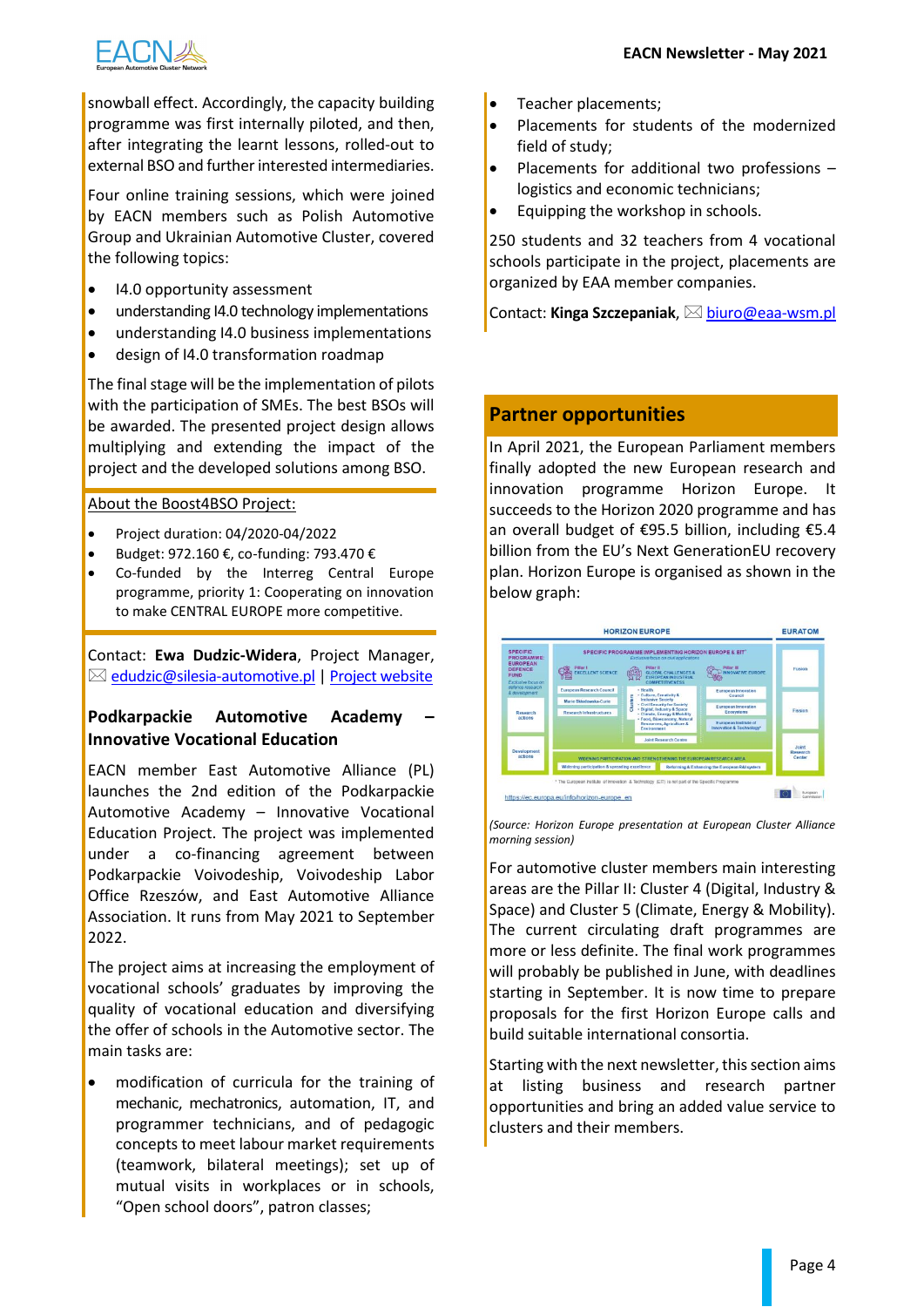

## **Members' corner**

## **Ukrainian Cluster Week 2021: Creation of favorable conditions for doing business in the Ukrainian automotive industry**

Press release 28.04.2021 | Kiev, Ukraine

[Ukrainian Cluster Week](https://industry4ukraine.net/clusterweek/) is a conference of industrial and high-tech clusters of the Eastern Partnership countries, Eastern Europe and Ukraine, which aims to establish strong partnerships between clusters and cluster members. This year's event was held online on April 26-28. The program included presentations by more than 20 leading experts from 10 countries, panel discussions and B2B meetings of partners.

The main topics of discussion were "Cluster policy in the EU and Eastern Partnership countries", "digitalization of industrial SMEs" and "development of industrial ecosystems". The conference was attended by industrial and hightech clusters, representatives of states and other policy makers at the national and regional levels, business support and development organizations, innovation agencies, scientific and educational institutions. It is good to know that despite the coronavirus crisis, new clusters are being actively created in Ukraine, including the "Ukrainian automotive and mobility cluster", which was represented by the organization's manager Olga Trofymova.

"Ukrainian automotive and mobility cluster" is a platform that unites manufacturers, suppliers, service provider, educational institutions, research institutes, associations, and government agencies. The cluster was created by leading manufacturers of components for the automotive industry. The Ukrainian automotive and mobility cluster is part of the European Automotive Cluster Network EACN, which brings together the most important cluster initiatives in European countries. Currently, the network includes more than 1,500 partner companies and research institutes, with more than 35,000 experts in the automotive industry.

The Ukrainian automotive and mobility cluster has four main strategic goals:

- Create favorable conditions for doing business in the Ukrainan automotive industry
- Promote production localization in Ukraine
- Support Industry 4.0 and Digitalization
- Support R&D, Industry innovation and new business models

"The cluster's mission is to be a reliable partner for European automobile brands and create a positive image of the automotive industry. We strive to develop our industry and be heard at the European level," says Olga Trofymova, the manager of the Ukrainian automotive and mobility cluster.

Contact: **Olga Trofymova**, Cluster Manager, ⊠ [olgatok@gmail.com](mailto:olgatok@gmail.com) | [Website](https://polevehiculedufutur.sharepoint.com/sites/EACN/Documents%20partages/EACN%202021+/Newsletter/www.qcentre.com.ua)

## **Further information**

#### **Publication postponed for European Call on eDIH**

The official publication of the call has been postponed as EU internal discussions about funding is still ongoing. New expected publication in early June. Submission deadline will probably remain.

A survey within EACN members highlighted the huge interest in this call, as 9 clusters from 7 countries answered. Most reported eDIH proposals are led by the EACN member cluster. All results have been shared with the respondents enabling them building strategic eDIH partnerships and strengthening their proposals.

#### **Publication postponed for first Horizon Europe calls for proposals**

The publication of the calls for proposals of the WP 2021-2022, initially planned on April 15<sup>th</sup>, has been postponed and will probably happen early June. Submission deadlines are expected to remain in September and October.